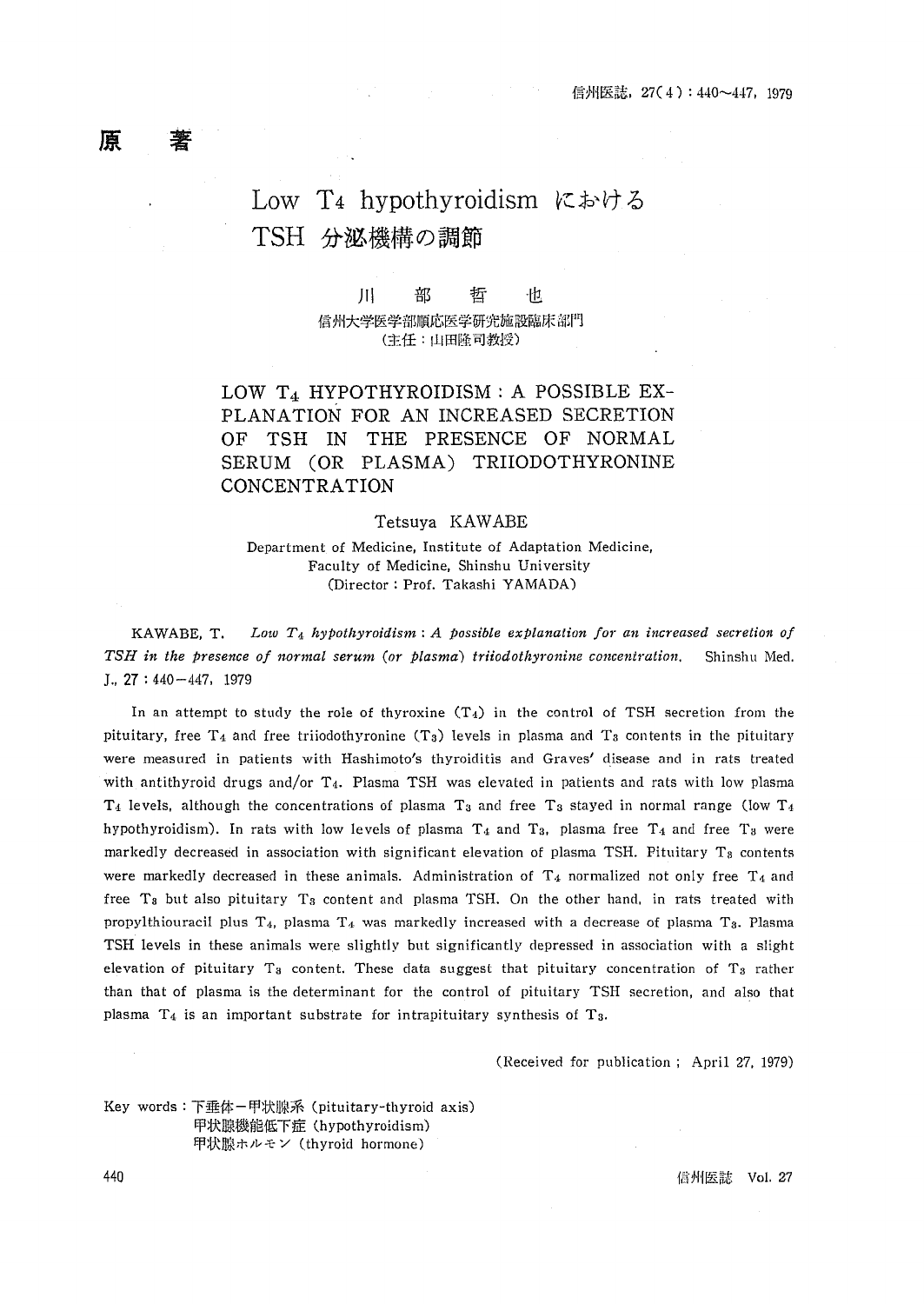異的に抑制される結果TSH分泌の低下することが知 イング bovine serum albumin, 150 mM NaCl, 50 られている。逆に,一過性または持続的に血中甲状腺 mM M I を含む 10 mM sodium phosphate buffer ホルモンが低下すると,TSH分泌の増加することも (pH. 7.4) 0.5ml で homogenize した。 homogenize 知られている <sup>1) 2)</sup>。甲状腺ホルモンたる triiodothy-――― 後 Flock と Bollman の方法<sup>14)</sup>を用い Ta を抽出し, ronine(T3、はthyroxine(Cl' .t)より生物活性が高 抽出したT3は窒素の存在下で減圧乾燥したのちT, く3)4), しかも, 人間5)6)や動物7 8)では, 末梢細胞 free の血清で溶かし, その濃度を radioimmuno-でT4からT8に変換することも知られているため, assayで測定した。血中T4, free T4, T8, free Ta おそらく, T4は Taに変換したのち,はじめて甲状 は前述の方法で測定した。血中 TSH は radioimmu-腺ホルモン作用を発揮するのではないかという考えが noassayで測定した。 ある9)10)。しかし,T4はT3に変換することなくホ 実験2では25匹のラッi・を3群に分け, MMIを含 ルモ》〆f乍用を発揮するという考えもある7)11)12)。 む(O. 05%),Orienta1の飼料で14日間飼育した。こ

作用を詳細に検討するため,血中 Ta が正常で T4 の ―― した。最後の T4 注射24時間後に採血し,下垂体およ

# とく測定した。

象とした。バセドー病患者は5~10mg/day の me- は T4 10μg を毎日投与した。最後の T4 注射24時間 thimazole(MMI)を服用中の患者である。euthyroid, 後に心臓穿刺で採血し,下垂体,肝,腎および大脳皮 甲状腺機能亢進および低下は既往歴,理学的所見およ 質を切除した。血中 T4,T3,T S H および 組織の び各種甲状腺機能検査(21時間甲状腺放射性ヨード摂 T3含最は先に述べた方法により測定した。 取率, 血中 T4, T3およびTRH投与前後のTSH) 実験4では手術的に甲状腺を切除したラット24匹を によって診断された。各種検査はいずれの患者におい 用いた。動物には連日 1.6μg の T4 を14日間にわた ても同時に実施された。橋本病の診断はびまん性甲状 り投与した。この動物を3群に分け,うち2群には 腺腫を有し、針生検時の特有な所見および血中甲状腺 PTU(5mg)を投与し、PTU投与後2または12時 自家抗体の存在により診断された。6名の正常者を用 間後に採血し,下垂体および肝臓を切除した。血中 い血中T4, T3, TSHを測定し対照値とした。血中 T4, T3, 組織のT3含量はいずれも先に述べた方法 T4, T3, TS Hはいずれも市販の radioimmunoassay で測定した。統計学的分析は Student のt テストに ki亡を用いて行った。1白L中T4,T3,TSHの正常値は より行った。 p値が0.05末満のとき統計学的に有意で それぞれ5.5~11,5μg/100ml,90~180 ng/100mlお あるとした。  $x \circ \sim 8 \mu U/ml$  である。血中の free T<sub>4</sub>, free TaはSteringおよびBrennerの方法13)により測定 皿 結 果 した。 「 1Qw T4 hypothyreidismを有する橋本病およ

体重240~360gの雄ウイスターラットを用い,4組 8名の橋本病患者はいずれも血中 Taは正常である の実験を行った。実験1では20匹のラットを2群に分 あり、T4は低値ないし正常下界を示した (Table 1)。 け, 1群は低ヨード食 (Teklad Mill, Madison, すべての患者で血中TSHは上昇を示し,また,血中 Wisconsin, ヨードを約30μg/kg 含有),他の1群に cholesterol も軽度に上昇した (正常197±6mg/100 は KI (1.5 mg/kg) を付加した低ヨード食をそれぞ ml, 患者 242±6 mg/100ml, p < 0.05)。しかし, い

 $h_4$ 週間投与した。屠殺時,エーテル麻酔下で心臓穿<br>アジダントル (1998年) - 国際アドル血液を感じます。国外映射とび下垂体け 初除 言 まんじょう あっきょう 血液を採取した。甲状腺および下垂体は切除 血中甲状腺ホルモンが上昇すると,下垂体前葉は特 後,重量を測定した。下垂体は2個ずつ一緒にし,

著者は下垂体ー甲状腺系の調節に与る T4や T3の の間,生理的食塩水または T4 (1.6μg)を毎日注射 低い hypothyroidism (low T4 hypothyroidism)の び甲状腺を切除した。血中 T4, free T4, T3, free 患者およびラットを用い検討を行った。 T3, TSH濃度および下垂体のT8含量は前述のご

実験3では24匹のラットを3群に分け, propylthio- 臨床研究 uraci1(PTU)を含む(0.05%)Orientalの飼料で 8名の橋本病患者,9名のバセドー病患者を研究対 14日間飼育した。また、この期間,生理的食塩水また

動物研究 おおとこ しょうしょう しゅうしょう しゅうしゅう びバセドー病患者

No, 4, 1979  $\sim$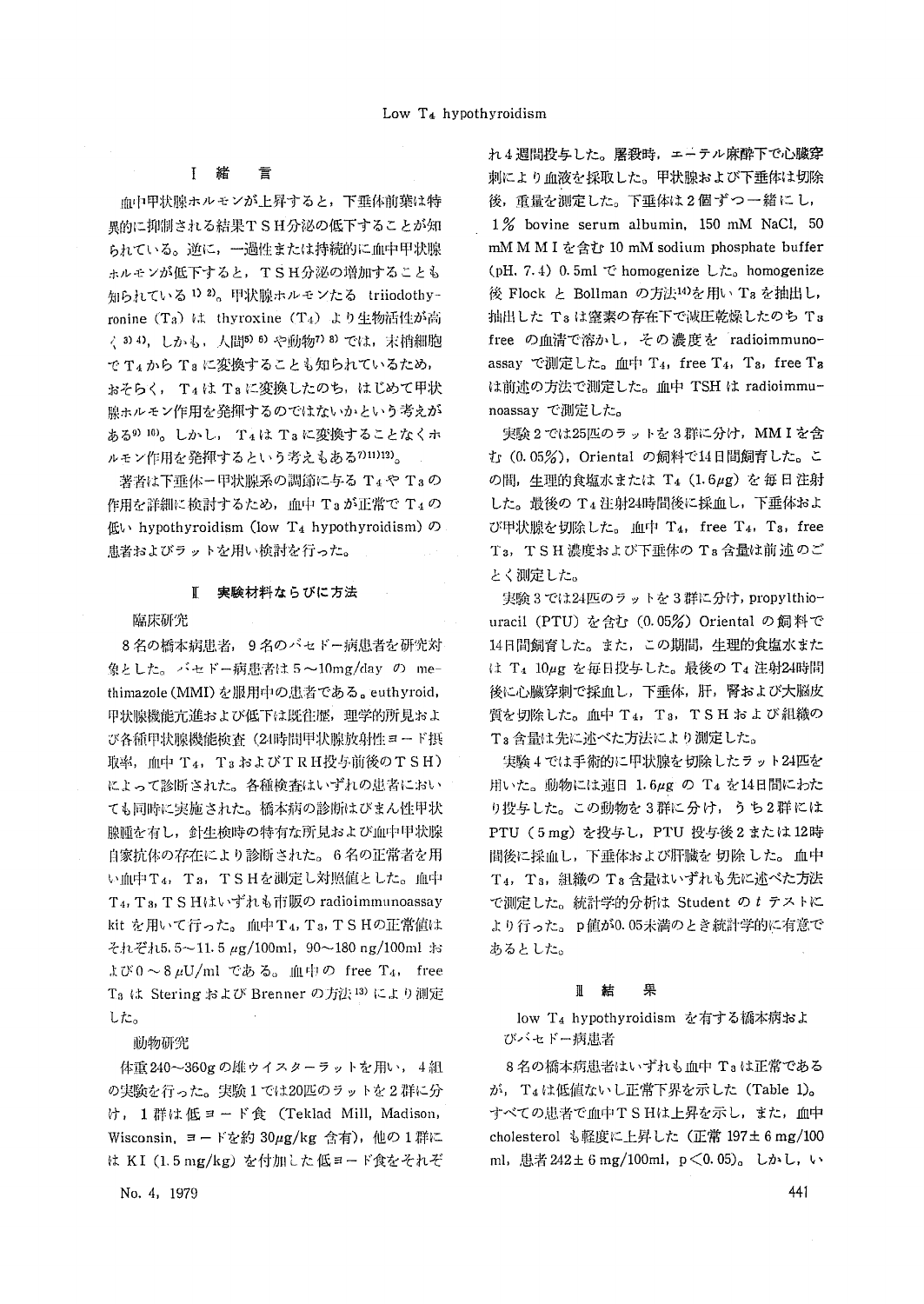ずれの患者にも,寒がり,動作の緩徐,皮膚乾燥,声 子期されるごとく低ヨード食で飼育したラットの甲 の変化,脱毛,痴呆状顔貌等の典型的甲状腺機能低下 状腺は有意に腫大を示した (Table 3)。血中 T4, 症の症状は認められなかった。 free T4は有意に減少していたが, T3およびfree

服用中で血中T4, freeT4 はいずれも低値を示した 低値を示した。予想されるごとく,血中TSHは有意 (Table 2)。ところが,血中Tsおよびfree Taは な上昇を示した。 いずれも正常であった。TRH投与前後のTSHはい 動物実験2 MMIおよびT4の投与された動 ずれも上昇を示した。いずれの患者も先に述べたごと 物の血中T4, Ts, TSHおよび下垂体のTs含 くに、典型的甲状腺機能低下症の症状は見られなかっ <sup>量</sup> た。しかし,最近,健康時の体重に比べ,急速な体重 動物にMM Iを14日間投与すると,血中T4, free の増加が見られた。 T4, Tsおよびfree TBはいずれも低値を示した

9名のバセドー病患者はいずれも維持量のMMIを Taは正常値を示した。下垂体のTa含量は明らかに

動物実験 1 低ヨード食飼育ラットの low T<sub>4</sub> (Table 4)。下垂体の T3 含量は明らかに低下して hypothyroidism いた。予想されるごとく,血中TSHは上昇し,甲状

|                 | $\mathbf{r}$ . The state is the state of $\mathbf{r}$ |             |                              |                              |                         |  |
|-----------------|-------------------------------------------------------|-------------|------------------------------|------------------------------|-------------------------|--|
| patient         | sex                                                   | age<br>year | serum Ta<br>$n\alpha/100$ ml | serum $T_4$<br>$\mu$ g/100ml | serum TSH<br>$\mu U/ml$ |  |
| 1               | F                                                     | 30          | 110                          | 4,0                          | 115                     |  |
| 2               | F                                                     | 40          | 90                           | 0.4                          | 115                     |  |
| 3               | F                                                     | 68          | 120                          | 4.6                          | 14.5                    |  |
| 4               | F                                                     | 26          | 100                          | 2.1                          | 160                     |  |
| 5               | F                                                     | 47          | 95                           | 3.5                          | 98                      |  |
| 6.              | F                                                     | 46          | 115                          | 4.5                          | 16.5                    |  |
| 7               | F                                                     | 25          | 120                          | 1.9                          | 80                      |  |
| 8               | F                                                     | 59          | 180                          | 0.2                          | 35                      |  |
| mean $\pm$ S.E. |                                                       |             | $116 + 10$                   | $2.7 \pm 0.6$                | 79±19                   |  |
| control         |                                                       | (6)         | $131 + 19$                   | $8.5 \pm 0.5$                | $2.5 \pm 0.7$           |  |
| p value         |                                                       |             | N.S.                         | < 0.001                      | $<$ 0.001               |  |
|                 |                                                       |             |                              |                              |                         |  |

Hashimoto's thyroiditis

**Table 1.** Low  $T_4$  hypothyroidism in patients with

 $( )=$ number of normal subjects

Table 2. Low  $T_4$  hypothyroidism during antithyroid drug therapy in patients with Graves/disease

|                                             |                          | Control         | Patients        | p value   |  |
|---------------------------------------------|--------------------------|-----------------|-----------------|-----------|--|
| No. of patients                             |                          | 6               | 9               |           |  |
| Serum $Ta$                                  | $\mu$ g/100ml            | $8.5 \pm 0.5^*$ | $2.8 + 0.4$     | $<$ 0.001 |  |
| Serum free T <sub>4</sub>                   | $n\alpha/100ml$          | 2.47 $\pm$ 0.40 | $0.46 \pm 0.09$ | $<$ 0.001 |  |
| Serum T <sub>3</sub>                        | $n\text{g}/100\text{ml}$ | $131 \pm 19$    | $113 + 12$      | N. S.     |  |
| Serum free T <sub>s</sub>                   | pg/100ml                 | $158 + 30$      | $142 + 14$      | N. S.     |  |
| Serum TSH $(\mu U/ml)$ before and after TRH |                          |                 |                 |           |  |
| basal                                       |                          | $2.5 \pm 0.7$   | $43 \pm 13$     | $<$ 0.001 |  |
| maximal                                     |                          | $12.0 \pm 1.9$  | $137 + 29$      | $<$ 0.001 |  |
| delta TSH                                   |                          | $9.5 \pm 2.0$   | $93 + 21$       | $<$ 0.001 |  |

 $* =$ mean $± S.E.$ 

442 信州医誌 VoL 27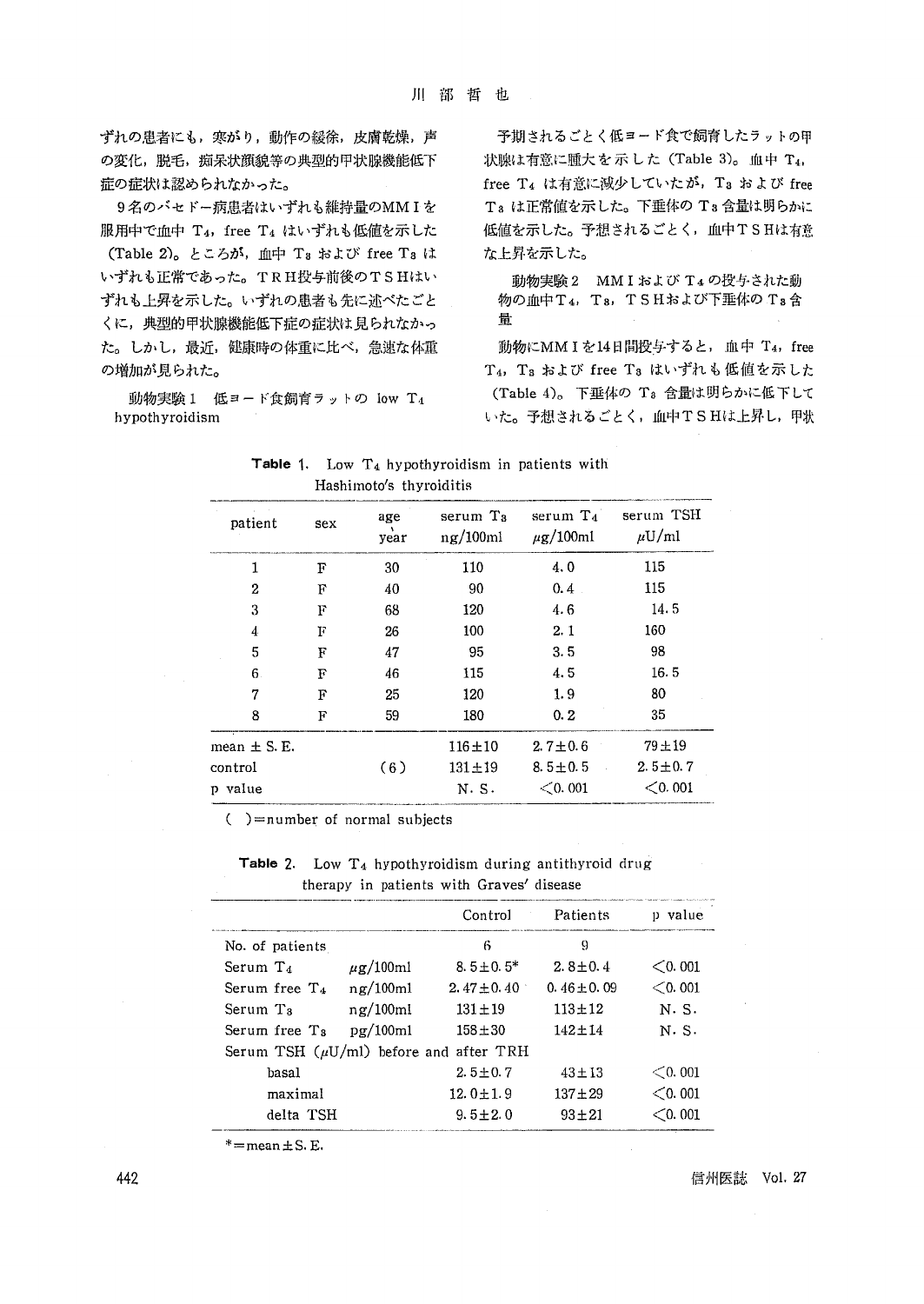### Low T4 hypothyroidism

|                            |                      | $Low I+KI$      | Low I           | p value   |
|----------------------------|----------------------|-----------------|-----------------|-----------|
| No. of animals             |                      | 10              | 10              |           |
| Body weight                | g                    | $355 \pm 8*$    | $345 \pm 13$    | N.S.      |
| Thyroid weight             | $mg/100g$ bod wt     | $6.8 \pm 0.3$   | $9.6 \pm 0.4$   | < 0.001   |
| Plasma $T_4$               | $\mu$ g/100ml        | $5.4 \pm 0.4$   | $3.7 \pm 0.2$   | $<$ 0.005 |
| Plasma free $T_A$          | $n\mathbf{r}/100$ ml | $1.54 \pm 0.18$ | $1.05 \pm 0.08$ | $<$ 0.025 |
| Plasma T <sub>a</sub>      | $n\mathbf{g}/100ml$  | $71 \pm 3$      | $75 + 2$        | N.S.      |
| Plasma free T <sub>a</sub> | pq/100ml             | $152 + 17$      | $167 + 9$       | N.S.      |
| Pituitary T <sub>3</sub>   | ng/100g              | $999 \pm 44$    | $783 + 65$      | $<$ 0.025 |
| Plasma TSH                 | $\mu$ U/ml           | $71 + 11$       | $204 \pm 10$    | < 0.001   |
| Pituitary Ts/plasma Ts     |                      | 14. 1           | 10.4            |           |

Table 3. Low  $T_4$  hypothyroidism in rats fed a low iodine diet

bod wt=body weight,  $*=$ mean $±S.E.$ 

Table 4. Effect of  $T_4$  administration on plasma  $T_4$ , free  $T_4$ , T<sub>3</sub>, free T<sub>3</sub> and TSH in rats fed MMI

|                          |                  | Control         | MMI                          | $MMI+T_4$          |  |
|--------------------------|------------------|-----------------|------------------------------|--------------------|--|
| No. of animals           |                  | 9               | 8                            | 8                  |  |
| Body weight              | g                | $303 \pm 14*$   | $280 \pm 8$                  | $268 \pm 13$       |  |
| Thyroid weight           | $mg/100g$ bod wt | $7.4 \pm 0.5$   | $12.1 \pm 0.5^a$             | $7.5 \pm 0.4$      |  |
| Plasma $Ta$              | $\mu$ g/100ml    | $4.5 \pm 0.5$   | $0.8 \pm 0.1$ <sup>a</sup>   | $5.0 \pm 0.5$      |  |
| Plasma free $T_4$        | ng/100ml         | $1.79 \pm 0.21$ | 0.70 $\pm$ 0.20 <sup>b</sup> | $2.49 \pm 0.28$    |  |
| Plasma T <sub>a</sub>    | $n\alpha/100ml$  | $92 + 5$        | $39 \pm 3^{\,a}$             | $76 \pm 6^{\circ}$ |  |
| Plasma free $T_a$        | pq/100ml         | $296 \pm 13$    | $76 \pm 6^{\circ}$           | $290 \pm 24$       |  |
| Pituitary T <sub>a</sub> | ng/100g          | $983 + 52$      | $459 \pm 48^{\circ}$         | $935 \pm 59$       |  |
| Plasma TSH               | $\mu$ U/ml       | $81 \pm 21$     | $818 \pm 94$ <sup>a</sup>    | $77 + 18$          |  |

 $MMI=methimaxole, *=mean ± S.E., bod wt=body weight$ 

Statistical analysis:  $a \neq 0.001$  as compared to the controls

b  $p \leq 0.025$  as compared to the controls

c  $p \leq 0.05$  as compared to the controls

腺重量は増加した。この様な動物に1. 6μgのT4を 体のT3含量は軽度に増加したが,肝,腎,大脳皮質 連日投与すると,血中 T4, free T4, free T3 はい のT3含量は依然減少していた。血中TSHは正常以 ずれも正常化した。同時に下垂体の T3 含量, 血中T 下に減少を示した。 Table 5 の data から tissue/ SH濃度もi:E常化した。 plasma Ta比を求めると,大脳皮質における比は血

T<sub>4</sub>, T<sub>3</sub>, free T<sub>3</sub> はいずれも減少した (Table 5)。 の比は上昇した。 下垂体,肝,腎,大脳皮質の T3 含量は 有意に 減少 ――――実験 4 - PTU投与時の血中 T4, T3 および し,逆に血中TSHは上昇した。この様な動物に T4 下垂体, 肝の T3 含量 10µg を連日投与すると,血中 T4 は著しく上昇した PTUを投与されない動物の血中 Tsや下垂体,肝

動物実験3 PTUおよび T4の投与されたラ ―― 中 T4, Ta 濃度と関係なく一定であった。これと比 ットの血中 T4,Ta,TSH濃度および下垂体, ベ,肝,腎の比はPTU投与時明らかに 減少 し,T4<br>肝,腎,大脳皮質の Ta 含量 10μg 投与に ト n 正常化した。 これに比べ。下垂休の 10μg 投与により正常化した。これに比べ,下垂体の 動物に P T U を 14日間投与すると血中 T 4, free 上は P T U 投与時にも減少せず T 4 10μg 投与時にそ

が,血中 T<sub>3</sub>, free T<sub>3</sub> は正常に復しなかった。下垂 のT<sub>3</sub> 含量は Table 4 の対照群の値とほぼ同じであ

 $N(0, 4, 1979)$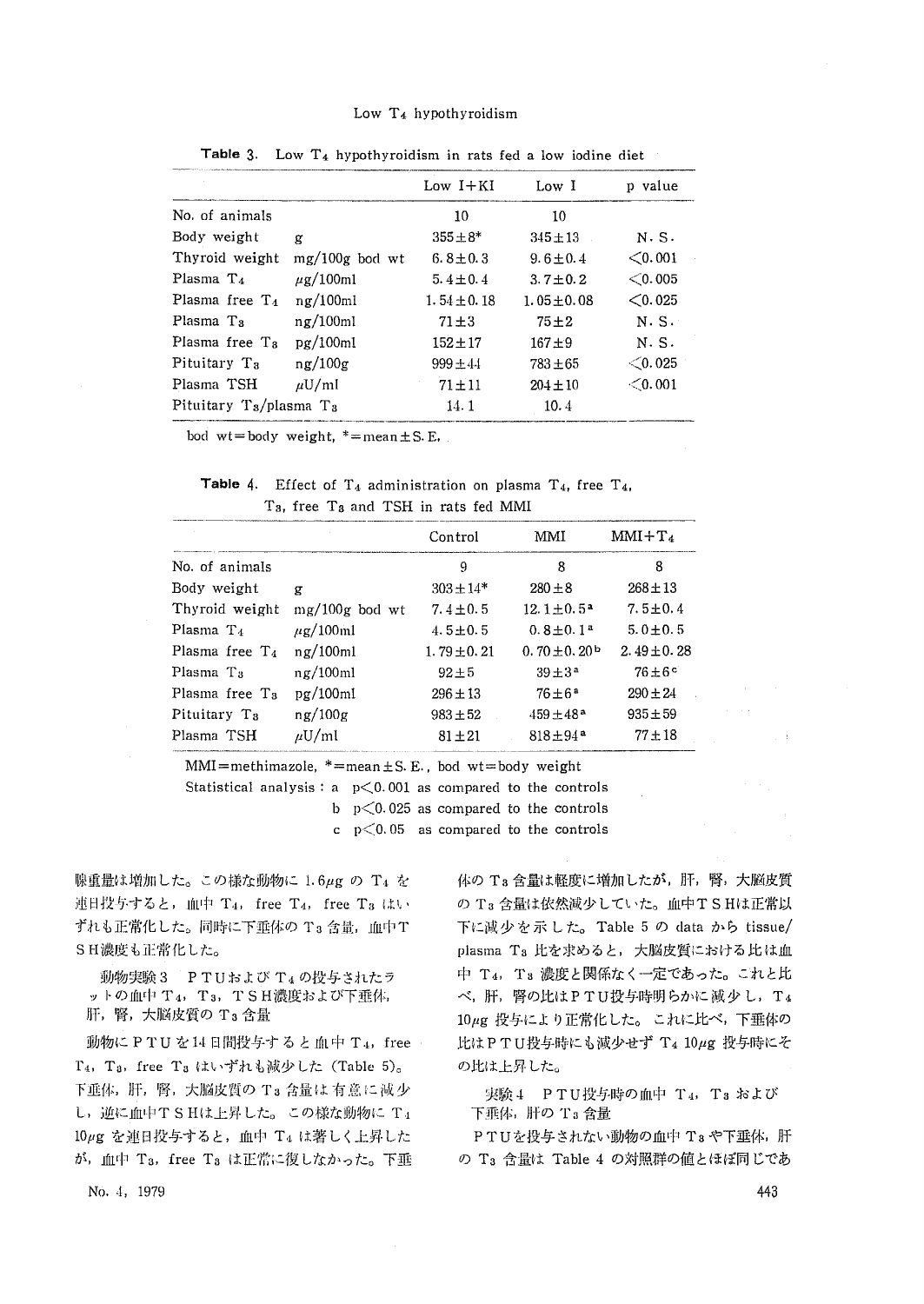|                             |                 | Ī<br>Control    | T<br>PTU                     | N<br>$PTU+T_4$ 10µg           |
|-----------------------------|-----------------|-----------------|------------------------------|-------------------------------|
| No. of animals              |                 | 8               | 8                            | 8                             |
| Body weight                 |                 | $253 \pm 12^*$  |                              |                               |
|                             | g               |                 | $259 + 9$                    | 245±11                        |
| Plasma T <sub>4</sub>       | $\mu$ g/100ml   | $4.5 \pm 0.5$   | $0.8 \pm 0.1$                | $19.6 \pm 0.8$ <sup>b</sup>   |
| Plasma free $T_4$           | $n\alpha/100ml$ | $1.49 \pm 0.09$ | $0.28 \pm 0.03$ <sup>b</sup> | $10.94 \pm 0.72$ <sup>b</sup> |
| Plasma T <sub>8</sub>       | ng/100ml        | $86 + 7$        | $18+1b$                      | $53 + 1^{b}$                  |
| Plasma free T <sub>8</sub>  | pg/100ml        | $201 \pm 14$    | $26 \pm 3^{\circ}$           | $120 \pm 11$ <sup>b</sup>     |
| Pituitary T <sub>8</sub>    | $n\,g/100g$     | $695 \pm 108$   | $367 + 62a$                  | 790±40                        |
| Liver T <sub>a</sub>        | ng/100g         | $249 \pm 108$   | $19 + 1b$                    | $119 + 4b$                    |
| Kidney T <sub>3</sub>       | ng/100g         | $331 \pm 17$    | $31 \pm 5^{\circ}$           | $185 + 11^{b}$                |
| Brain Ta                    | $n\,g/100g$     | $104 + 8$       | $28 \pm 5b$                  | $68 \pm 11^a$                 |
| <b>TSH</b>                  | $\mu U/ml$      | $107 + 7$       | $1117 + 78$ <sup>b</sup>     | $65 + 3b$                     |
| $T_3$ : Tissue/plasma ratio |                 |                 |                              |                               |
| Pituitary                   |                 | 8.1             | 20.4                         | 14.9                          |
| Liver                       |                 | 2.9             | 1.1                          | 2.2                           |
| Kidney                      |                 | 3.8             | 1.7                          | 3.5                           |
| Brain                       |                 | 1.2             | 1.6                          | 1.3                           |

Table 5. Plasma  $T_4$ ,  $T_3$  and TSH concentrations and tissue content of T<sub>8</sub> in rats fed PTU and injected with  $T_4$ 

 $PTU = propylthiouracil, * = mean ± S. E.$ 

Statistical analysis:  $a \cdot p \leq 0.05$  as compared to the controls b  $p \leq 0.001$  as compared to the controls

った。 P T U 投与後の組織 T a 含量, 血中 T a, T 4 (%) 濃度は対照群の%として表わした。Fig. 1 に示すご とく, PTU投与後, 血中 T<sub>4</sub>はほとんど変化を示さ 100 なかった。しかし,血中 TaはPTU投与2時間で著 明に低下した。同時に肝 T3 含量も2時間以内に著し 90 く減少した。その後12時間までの減少度はわずかであ る。PTUを投与すると,やはり,下垂体のT8含盤 蒼 80 も減少したが、その減少の度合は肝に比べ明らかにわ ずかであった。tissue/plasma T<sub>8</sub> 比を見ると肝にお てんている 70<br>いて減少1 ナ いて減少した。 O

## end and  $\mathbb{N}$  考 察 and and and and and  $\mathbb{N}$  or  $\mathbb{N}$

T3が正常にもかかわらず T4が低下し、TSHが <sup>50</sup> 上昇している病態はある種の橋本病患者15)16)や放射性 ヨード治療後のバセドー病患者<sup>17)</sup>に存在することが知 → → → → → → → → → 12h とから,この様な状態をT3 euthyroidismと名付け I mean土S・E・ る人もいる18)。これとほぼ似た状態は低ヨード食で飼 Fig 1. Effect of PTU on T3 concentration 育したラットにも存在することが知られている11)。し complasma, pituitary and liver in thy-かし,下垂体のTSH細胞は極く微壼の甲状腺ホルモ 「oidectomized rats injected with 1・6  $\vee$ を感知するごとく非常に敏感な訳であるから19), 甲  $\mu$ g T<sub>4</sub>/day





444 信州医誌 VoL 27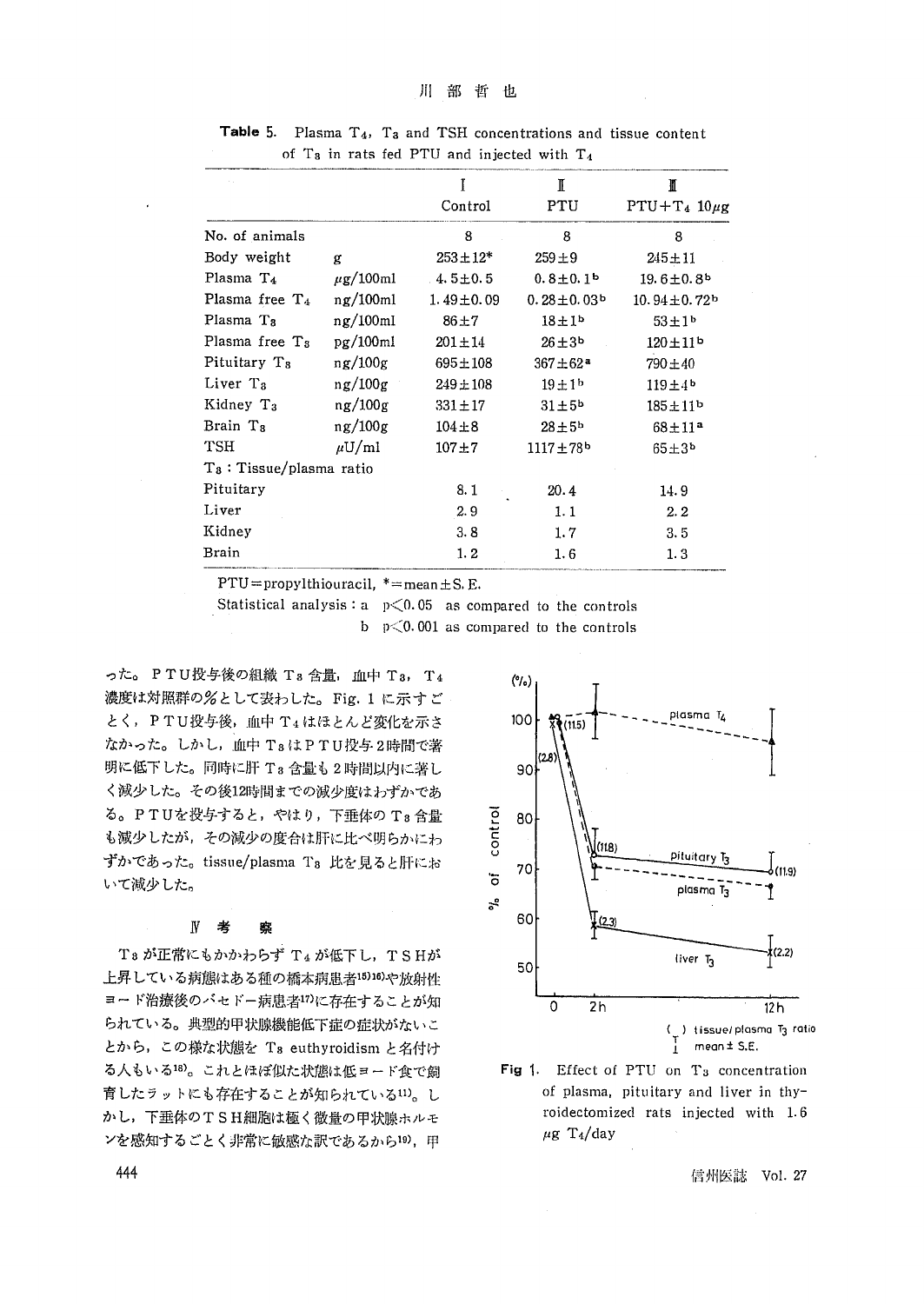定すべきであろうという考えが有力である<sup>20</sup>。この考 ma Ta 比の減少とあわせ, この事実は各組織におけ えに基づけば,先に述べた状態を low T4 hypothy- る T4 からの T3産生が組織の T8 含量を決める重要 roidism と名付けるべきであろう。すでに報告されて お囚子であることを示している。PTUを投与し重篤 いるごとく14)-16),本研究においても8名の橋本病お な hypothyroidism を作り出した場合は少し事情が よび9名の治療中バセドー病患者にこの low T4 異なり, pituitary/plasma T3 比は全く減少しない hypothyroidism が見出された。この low T4 hypo- どころか,かえって上昇を示した。このことから, 血 thyroidism は TSH 分泌調節にあずかる T4 の役割 ―― 中から下垂体に取り込まれる T3 量, 血中から下垂体 を追求する上で非常に良いモデルであると考えられ に摂取されるT4量,下垂体内でT4から産生される る。血中のfree T4, free Ta のみが下垂体 TSH 細 Ts 量いずれの1つに異常があっても下垂体内 Ts 含 胞に摂取されると思われるが<sup>21)</sup>, この free T4 濃度 <br> はある種の患者で仮に T4が高くても,あるいは低く pituitary/plasma T3 比の上昇が何故生ずるかは不 ても正常に存在することが知られている22)。このた 明であるが、あるいは、視床下部からの因子により下 め, 著者はまず low T4 hypothyroidism の患者お - 垂体が過剰に刺激されたためであるかもしれない25)。 よびラットの血中free T4およびfree Tsを測定 いずれにしても,下垂体におけるT4からT8の合成 することとした。測定された限り,この様な患者や動 はPTUによって障害されにくく,他の組織とは異な 物ではfree T4は減少するが, free T3は正常であ っていると思われる。 った。したがって,仮に free Ta が正常であっても free T<sub>4</sub> が低い場合, euthyroid にはなり得ない訳 <br> である。さらにhypothyroidismの,患者にT3のみ 下垂体のTSH分泌調節におけるTeの役割を検討 で治療した場合、血中 TSHを正常化するには血中 するため low T4 hypothyroidism の患者および動 Taを正常以上に上昇させる必要のあることが知られ 物, T4, Ta が共に低い hypothyroidism の動物の ている12)23)24)。 それ故, 血中の free Ts のみが動物 free T4, free Ts を測定した。同時に下垂体, 肝, や人間のTSH分泌を調節すると考えられないであろ 腎,大脳皮質の Ta 含量も測定した。 Iow T4 hypo-う。言い換えれば,血中 T4も動物や人間のTSH分 thyroidism では血中 Ta, free Ta は正常であるに 巡に重要な役割を演ずると思われる<sup>11)12)</sup>。しかし,血 もかかわらず,血中Ta, free Ta は減少して血中 中T3濃度ではなく、むしろ下垂体のT3含量が TSHの上昇を認めた。低ヨード食によってこの状態 TSH 分泌を調節する唯一の factor であるとする考 になったラットの下垂体 T3 含量は有意な減少を示 えも可能であろう<sup>10</sup>。その考えを支持するごとく, し,KIを付加することにより血中T4,TSH,下垂 low T<sub>4</sub> hypothyroidism のラットでは血中 free T<sub>3</sub> 体 T<sub>8</sub>含量は正常化した。 MM I 投与により血中 T<sub>4</sub>, が正常にもかかわらず,下垂体の T3 含量が減少して free T4, T3, free T3, 下垂体 T3 含量が減少した いた。さらに,低ヨード食のラットに ヨードを 付加 コーラットの血中 TSHは著しく上昇していたが, T4 投 し,血中T4を正常化すると,下垂体Taが正常化す 与によりそれらのホルモソは正常化した。しかし, ることや,血中 Ta, T4の低い動物に T4を与え下 PTUを投与されたラットでは T4 投与により血中 垂体 Ta 含量を正常化すると血中T S Hの正常化する T 4は著しく上昇したが, Taは正常以下であった。こ ことも明らかとなった。この様な一連の事実を矛盾な の様な状態でも下垂体T3含量は正常以上となり血中 く説明するには,下垂体の T3 含量は血中から摂取さ T S Hは低下していた。この一連の事実から,T S H れたTa蚤および下垂体の内でT.l tx原料として作ら 分泌調節は1血L中T3よりも,むしろ下垂体T3含量に れたT3量とによって決まると考えなければならな よって決定されると考えられた。また血中T4は下垂 い<sup>10</sup>。もしこの考えが正しいとすれば,下垂体に取 . 体内で産生されるT3の原料として重要な因子である り込まれる T4 量および下垂体内での T4から T3 へ ―― と思われる。tissue/plasma T3 比を検討すると PTU の合成過程が下垂体内の Ta 含量を決める重要な因子 ―――の T4 から Ta への変換を阻害する作用は,下垂体に **と考えなければならない。事実ラットに急激にPTU おいては他の組織よりも比較的少ないと考えられた。** を与えると,」血巾T4が減少しないのにもかかわら

状腺機能が正常かどうかは血中TSH濃度によって判 す,下垂体や肝のT3含量が減少した。 tissue/plas-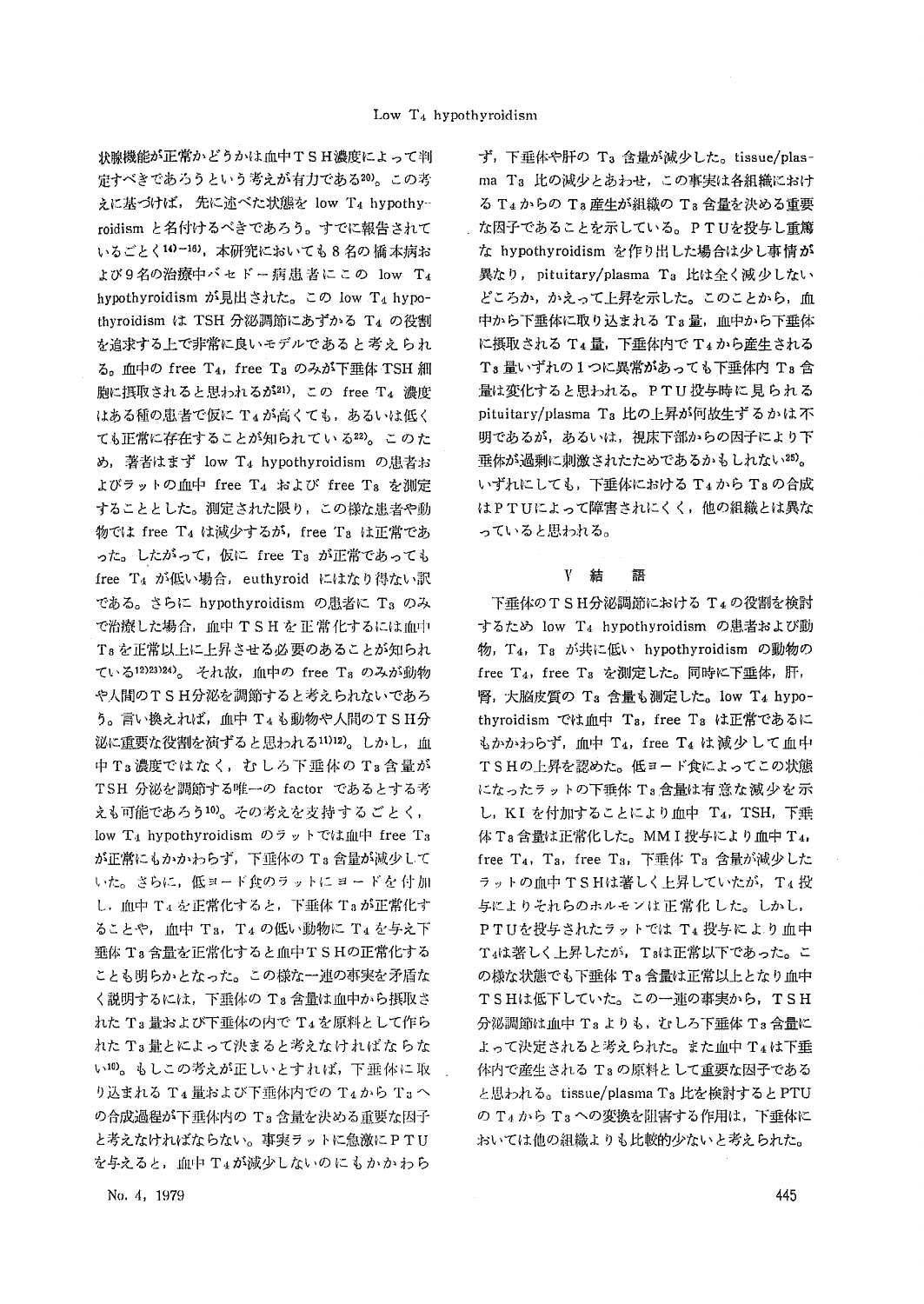〈謝意を褒します。 rats・J・clin・Invest・,61:1247-1259,1978

- parison of the effect of hypophysectomy and inology, 97:924-931, 1975
- 2) Yamada, T. and Lewis, A. E. : An essential hormone too? J. clin. Endocr. Metab., 36: role of thyroxine and triiodothyronine bal-  $1050-1056$ , 1973 ance in establishing normal pituitary-thyroid 13) Stering, K. and Brenner, M. A.: Free thyrox-
- R.:Effect of 3,5,3'-L-triiodothyronine in 14)Flock, E. V. and Bollman, J. L.:The metab-
- $triiodothyronine. J. Clin. Endocr. Metab. 13:  $-721,1955$$ 1341-1346,1953 15)Lieblich, J, and Utiger, R. D.:Triiodothy-
- K.: Conversion of thyroxine  $(T_4)$  to triiodo- $51:157-166$ , 1972 thyronine  $(T_3)$  in athyreotic human subjects.  $16)$  Gharib, H., Wahner, H. W. and McConahey,
- E.S.: Conversion of thyroxine to triiodothy-  $47:175-179$ , 1972 ronine in normal human subjects. Science, 17) Sterling, K., Brenner, M. A., Newman, E. S.,
- L-thyronine in the rat, J. clin. Invest.,  $50:$   $729-731$ , 1971
- to triiodothyronine in sheep. Endocrinology, phia, 1974 91:1141-1144・1972 19)Snyder, P. J. and Utiger, R. D.・:Inhibition
- ronine. J. clin, Invest., 51: 2493-2497, 1972 1972
- 10)Silva, J. E。 and Larsen, P. R,:Contributions 20)Aizawa,T., Koizumi, Y., Yamada, T., Tawata,

 ine monodeiodination to triiodothyronine to 本稿の要旨は昭和54年6月,第52圓日本内分泌 nuclear triiodothyronine receptor saturati。n 学諜簾撫。た恩師山。隆司教授に深 ・・・・…t…,1i・・rand・・dney・・h軸・…d

- 11) Fukuda, H., Yasuda, N. and Greer, M. A.: 文献 Acute effects of thyroxine, triiodothyronine, 1) Yamada, T., Iino, S. and Greer, M. A.: Com- and iodide on thyrotropin secretion. Endocr
	- thyroxine administration on thyroid function 12) Chopra, I. J., Solomon, D. H. and Chua Teco, in the rat. Endocrinology,69:1-12,1961 G・N・:Thyroxine:Just a prohormone or a
- feedback control in goitrogen-treated rats. ine in human serum:simphfied measure- Endocrinology,82:91-99,1968 ment with the aid of magnesium precipita- 3)Gross,'J., Pitt-Rivers, R. and Trotter, W. tion. J. clin. Invest.,45:153-163,1966
- myxedema. Lancet,1:1044-1045,1952 01ism of thyroxine.and triiodothyronine in 4) Lerman, J.: The physiologic activity of  $L-$  the eviscerated rat, J. biol. Chem., 214:709
- 5) Braverman, L. E., Ingbar, S. H. and Sterling,  $\qquad \qquad$  ronine radioimmunoassay. J. clin. Invest.
- J.clin. Invest.,49:85ト864,1970 W. M.:Serum levels of thyroid hormones in 6) Sterling, K., Brenner, M. A. and Newmann, Hashimoto's thyroiditis. Mayo Clin. Proc.,
- 169:1099-1100,1971 0dell, W. D. and Bellabarba, D.:The signi'f-t 7) Schwartz, H; L., Surks, M. I. and Oppenhei- icance of triiodothyronine  $(T_3)$  in mainte- mer,.J。 H.:Quantitatiori of extrathyroidal nance of thyroid status after treatment of conversion of L-thyroxine to 3,5,3ノーtriiodo- hyperthyroidism. J, clin. Endocr. Metab.,33:
- 1124-1130,1971 18)Ingbar, S. H. and Waeber,1〈. A.:In、、Text- 8) Fisher, D. A.,. Chopra, I. J. and Dussault, J. book of Endocrinology", Williams, R. H. (ed), H.: Extrathyroidal conversion of thyroxine p. 141, W. B. Saunders Company, Philadel-
- 9) Oppenheimer, J. H., Schwartz, H. L. and of thyrotropin response to thyrotropin-releas- Surks. M. L:Propylthiouracil inhibits the ing hormones by small quantities of thyroid conversion of .L-thyroxine to L-triiodothy-- hormones, J, cl五n, Invest,, 51:2077-208・1,
	- of plasma triiodothyronine and local thyrox<sup>2</sup> M., Nagata, H., Izumiyama, T. and Yoshi-